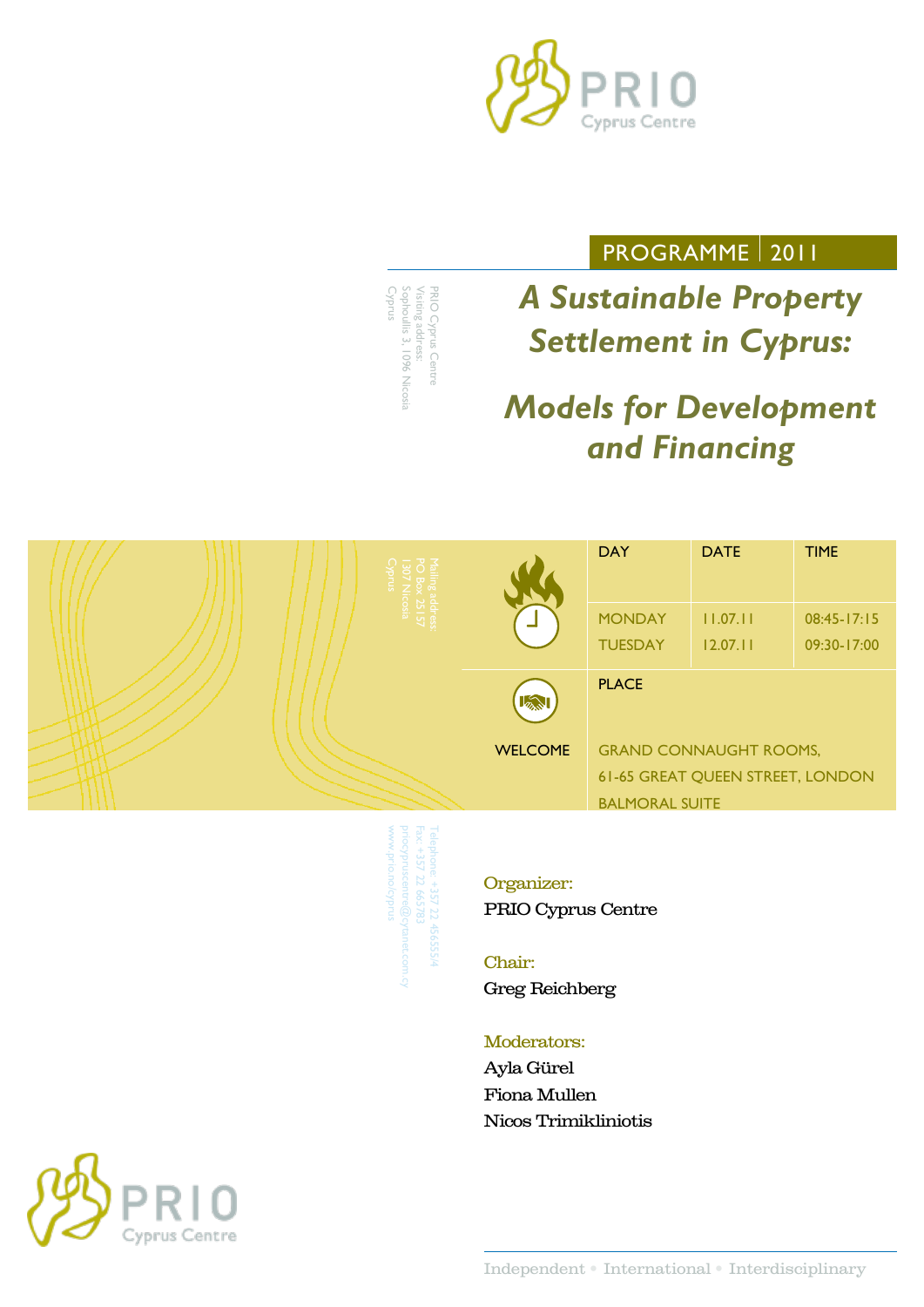|                                                                               | DAY 1                                                                                                                                                              | DAY 1                                                                                                                                              |                                                                                                                                                                                                                                      |  |  |
|-------------------------------------------------------------------------------|--------------------------------------------------------------------------------------------------------------------------------------------------------------------|----------------------------------------------------------------------------------------------------------------------------------------------------|--------------------------------------------------------------------------------------------------------------------------------------------------------------------------------------------------------------------------------------|--|--|
| <b>Session 1</b><br>11.07.11<br>09:15-13:00                                   |                                                                                                                                                                    | <i>Session 2</i><br>11.07.11<br>14:30-17:15                                                                                                        |                                                                                                                                                                                                                                      |  |  |
|                                                                               | <b>Balmoral Suite</b>                                                                                                                                              |                                                                                                                                                    | <b>Balmoral Suite</b>                                                                                                                                                                                                                |  |  |
| <b>TIME</b>                                                                   | <b>CONTENT</b>                                                                                                                                                     | <b>TIME</b>                                                                                                                                        | <b>CONTENT</b>                                                                                                                                                                                                                       |  |  |
| 08:45-09:10                                                                   | <b>Registration and coffee</b>                                                                                                                                     | $11:45-12:15$                                                                                                                                      | Rural and urban regeneration: challenges and<br>opportunities<br>By Arzu Kocabaş, Mimar Sinan Fine Arts University<br>and Pavlos Loizou, Antonis Loizou & Associates                                                                 |  |  |
| 09:10-09:20                                                                   | Welcome<br>By Greg Reichberg<br>PRIO Cyprus Centre, Director                                                                                                       | $12:15 - 12:45$                                                                                                                                    | <b>Panel discussion and questions</b>                                                                                                                                                                                                |  |  |
| 09:20-09:40                                                                   | <b>Opening remarks</b><br>By George lacovou<br>Special Representative of the Greek Cypriot Leader                                                                  | 13:00-14:30                                                                                                                                        | LUNCH: TEMPUS RESTAURANT 2ND FLOOR                                                                                                                                                                                                   |  |  |
| 09:40-10:00                                                                   | <b>Opening remarks</b><br>By Kudret Özersay<br>Special Representative of the Turkish Cypriot Leader                                                                | <b>Session 2: Sustainable Development - Applicability</b><br>to Cyprus<br>Roundtable discussion<br>Moderators: Ayla Gürel and Nicos Trimikliniotis |                                                                                                                                                                                                                                      |  |  |
| <b>Session 1: Models for Sustainable Development</b><br>Chair: Greg Reichberg |                                                                                                                                                                    | 14:30-15:15                                                                                                                                        | Reintegrating affected property into the<br>market<br>Key issues framed by Constantinos Lordos                                                                                                                                       |  |  |
| $10:00 - 10:15$                                                               | The Cyprus property context<br>By Fiona Mullen                                                                                                                     | $15:15 - 15:45$                                                                                                                                    | Tools for facilitating exchange<br>Key issues framed by Günay Çerkez                                                                                                                                                                 |  |  |
| $10:15 - 10:30$                                                               | How to encourage private sector develop-<br>ment<br>By Barry Scribner, Managing Director, Jones Lang LaSalle                                                       | $15:45 - 16:15$                                                                                                                                    | <b>COFFEE BREAK: ADJACENT EMPIRE SUITE</b>                                                                                                                                                                                           |  |  |
| 10:30-10:45                                                                   | <b>Questions</b>                                                                                                                                                   | $16:15 - 16:45$                                                                                                                                    | The special case of Varosha<br>Key issues framed by Themos Demetriou                                                                                                                                                                 |  |  |
| $10:45 - 11:15$                                                               | <b>COFFEE BREAK: ADJACENT EMPIRE SUITE</b>                                                                                                                         | $16:45 - 17:15$                                                                                                                                    | <b>Viable models for resettlement</b><br>Key issues framed by Vedat Yorucu                                                                                                                                                           |  |  |
| $11:15 - 11:30$                                                               | Retrofitting urban form, land assembly,<br>value capture, infrastructure<br>By Anthony Flint, fellow, Lincoln Institute of Land Policy,<br>Cambridge Massachusetts | 19:30                                                                                                                                              | <b>Dinner</b><br>Meeting at the reception of the hotel for coach to<br>the Carlton Club, 69 St. James's St. SW1<br>N.B. dressing requirements are:<br><b>GENTLEMEN - JACKETS AND TIES</b><br><b>LADIES - SKIRT AND TROUSER SUITS</b> |  |  |
| $11:30 - 11:45$                                                               | <b>Sustainability</b><br>By Eric Brusberg, social development specialist                                                                                           |                                                                                                                                                    |                                                                                                                                                                                                                                      |  |  |